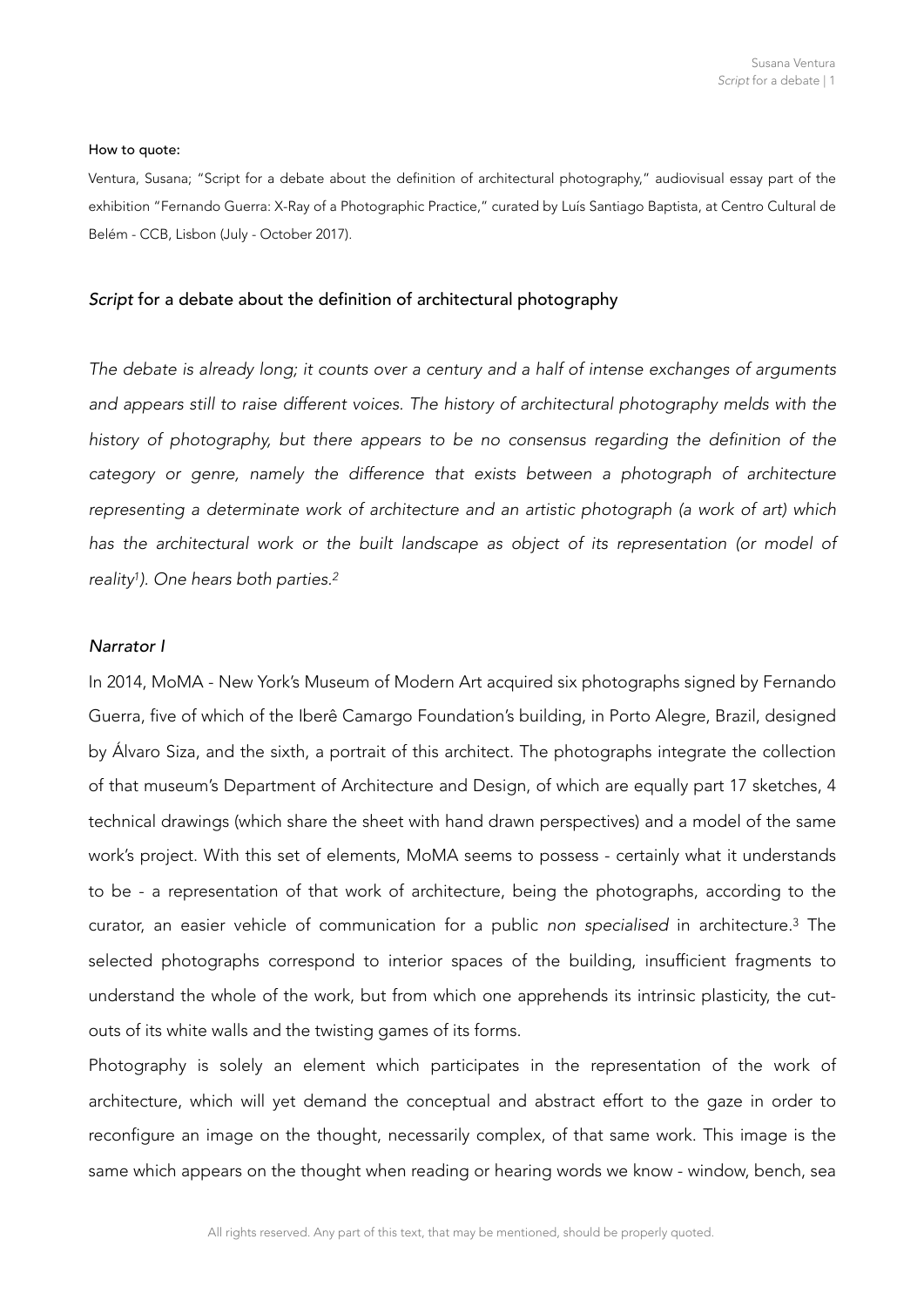- and will never be able to correspond to the thing (or to the object) that exists. Presents it, represents it under many forms and respective languages.

# *Narrator II*

Relevantly, MoMA's Department of Photography still didn't exist, when Walker Evans became the first photographer to have an individual exhibition on that museum, in 1938, under the title "American Photographs by Waker Evans," revisited in 2014 - the year of the acquisition of Fernando Guerra's photographs - in an exhibition that aimed to maintain the original layout of two sections with many of the photographs exhibited at the time. The first section presented, mostly, a set of portraits of several Americans in informal quotidian contexts, while the second section presented a set of photographs of streets, wooden houses (the American house, which was at the origin of Adolf Loos' *Raumplan* and which he drew, from memory, with coloured pencils), small churches, rural areas, factories, among other architectonic forms, similarly to his photographs of XIX century American houses he had presented, some years before, on the architectures galleries of the same museum.[4](#page-8-3)

<span id="page-1-1"></span><span id="page-1-0"></span>Those were the years of the economic depression and great political agitation, whose effects were scattered across the faces, the body postures and the American landscape. On Evan's photographs, one senses this necessity of recording, anticipating the future time of complete disappearance of some forms of expression of the American culture, without however guessing any nostalgia. Evans' formal compositions of great rigour appeal to a precise comprehension of reality (some would say factual, almost functional<sup>5</sup>[\)](#page-8-4), of the complex transformation that modeled the world and the tensions of modern life, of which the buildings and the landscapes are powerful visual signs. Notwithstanding the undeniable documental character of Evans' work, this, according to Lincoln Kirstein, "has, in addition, intent, logic, continuity, climax, meaning and perfection...,"<sup>6</sup> categories that, according to Rosalind Krauss, allow us to understand the photographic work of Evans from the aesthetic categories established by art history to define the body of work of an artist-auteur.[7](#page-8-6)

<span id="page-1-3"></span><span id="page-1-2"></span>Evans had contacted, in Europe, with the work of the *Neues Sehen*, from Moholy-Nagy in the bosom of the Bauhaus, which inspired certainly his New York's photographs from oblique angles, dynamic geometries and strong contrasts in the light-shadow play. However, his seminal work will depend more on the influence of Eugène Atget's work on the old Paris, whom Kirstein compared it with in the essay on the book accompanying the 1938 exhibition.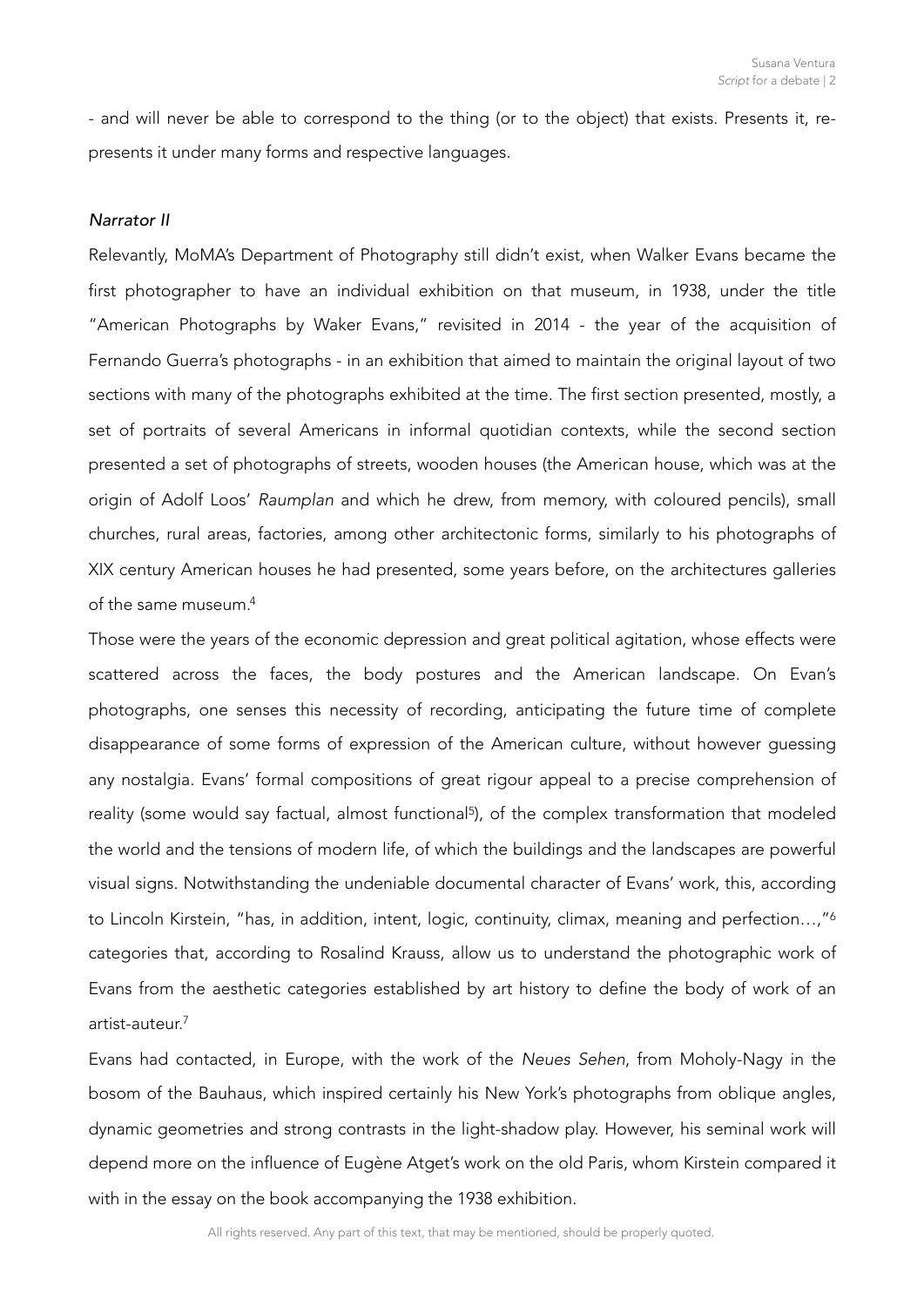# *Narrator I*

Architectural photography exists since photography exists. On the first years of photography development, buildings and landscapes, due to their immobility, suited the long exposures necessary to obtain a clear picture. In that time, equally, a rising interest in the distant places and the exotic peoples existed, which up until the date only a small minority of society had had the privilege of visiting. Photography celebrates the advent of tourism through a reversible effect: if one wishes to visit that place that already knows from images, afterwards, one craves registering forever the image from it that we start recreating in our memory, resisting to ignore that the photograph never reproduces the experience, nor will it ever be able to correspond to the memory of it. Photography is a representation of memory, in the sense that memory, which persists in our thought, is an image necessarily, fabricated from the photographic image, never the original memory.

<span id="page-2-0"></span>Ever since its invention photography manipulates the representation of reality and may never be confused with it, despite André Bazin having one day believed that the photograph is the object in itself, once freed from the time and the space that condition it.<sup>[8](#page-8-7)</sup> For Susan Sontag, on the contrary, "by deciding how an image should look, by preferring an exposure in detriment of another, photographers are continuously imposing standards on its subjects. Even if there is the idea that the camera, in fact, captures reality and doesn't merely interpret it, the photographs are as much interpretation of the world as paintings and drawings are.["9](#page-8-8)

<span id="page-2-1"></span>The placing of the camera defines the placing of the observer (its placement in space and the placing of the machine in relation to the body in space imprint in the photograph a resonance of the gesture of the body which anticipates the photograph, permitting a reverberation in the one who looks at it and, in that way, an identification with what one sees - the eye as wonderful synthesis of a body); the physical distance to the object defines the framing, the cut-out of reality, reflecting, equally, the critical distance demanded by the thought which anticipates the shooting and determines what is wanted to be given to see; the format of the camera delimits the quantity of information it imprints from reality (big and medium formats, for example, appropriate a greater quantity of information about the matter, permitting a greater clarity in the definition of the details, while digital cameras extract more abstract and plain forms and matters); the shutter speed and the exposure time condition the kind of light (and the kind of shadows, which are light, as well) or allow the crystallisation of people movements, for example; the kind of lenses establish the depth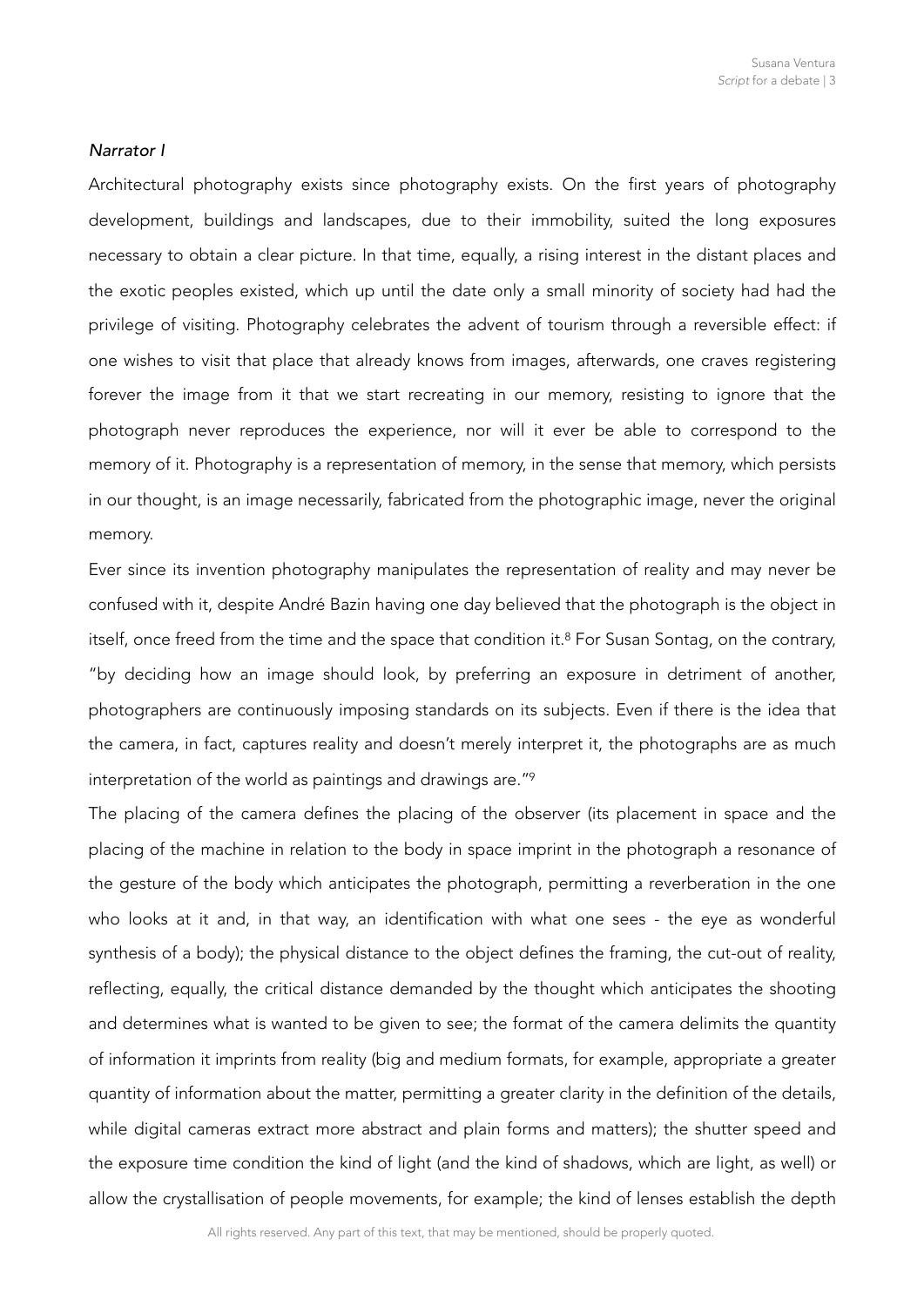<span id="page-3-0"></span>of field or the proximity of the things and objects to us, observers, of our body which sees itself (as in a mirror) in the photograph.[10](#page-8-9)

<span id="page-3-1"></span>Certainly the first photographers had knowledge of this characteristic of photography, although they had sought to emphasise its objectivity and its value as a document (albeit circumstantially, it would fixate a determinate moment in History).<sup>[11](#page-9-0)</sup> Deliberately, or not, these characteristics were reaffirmed by the institutional commission, which, having as an end the construction of a historical archive (and, in a certain way, the dominion over time), determined that role to photography. The *Missions Héliographiques*, commissioned by the *Commission des Monuments Historiques* of the French government, in 1851, to five photographers, had as an end to document the architectonic heritage to evaluate the condition of the monuments and their needs of restoration, serving, in that way, the prevailing historicist intentions that photographs themselves denounce in their composition, following the tradition stemming from the drawing representation:<sup>[12](#page-9-1)</sup> the buildings perfectly framed in the center of the image (the center of the composition would coincide with the center of the building's main façade), photographed from a single elevated point of view to isolate the building from its context, to compensate for the perspective distortion, and the photograph resemble to a perfect model.

<span id="page-3-2"></span>One can't ignore that photography coincides, as well, with the advent of modernity. Charles Marville, official photographer of the city of Paris from 1862 onwards, was responsible for documenting the modernisation program launched by the emperor Napoleon III under the plans of Georges-Eugène Haussmann, photographing from the most ancient quarters with its sinuous and insalubrious streets, which were to be demolished, to the birth of a disinfectant and luminous new urban fabric. In many of his photographs, one senses, in the juxtaposition of those two times and spaces, the irreversibility of loss and the tensions generated between the old fabric and the new avenues. Marville, used to photographing monuments as well, introduced in his photographs of the streets of Paris a less formal composition, opting, many times, for the point of view of the passer-by, the same point of view that will be privileged, some years later, Eugène Atget.

## *Narrator II*

To Walter Banjamin, Atget is one of the main photographer-auteurs from the beginning of the history of photography, because he knew how to create images which, in the muted expression of the empty city ("the city, in those photographs, appears like an orderly house still without a tenant"), permit a free appropriation (including that of a "politically elaborated gaze") due to its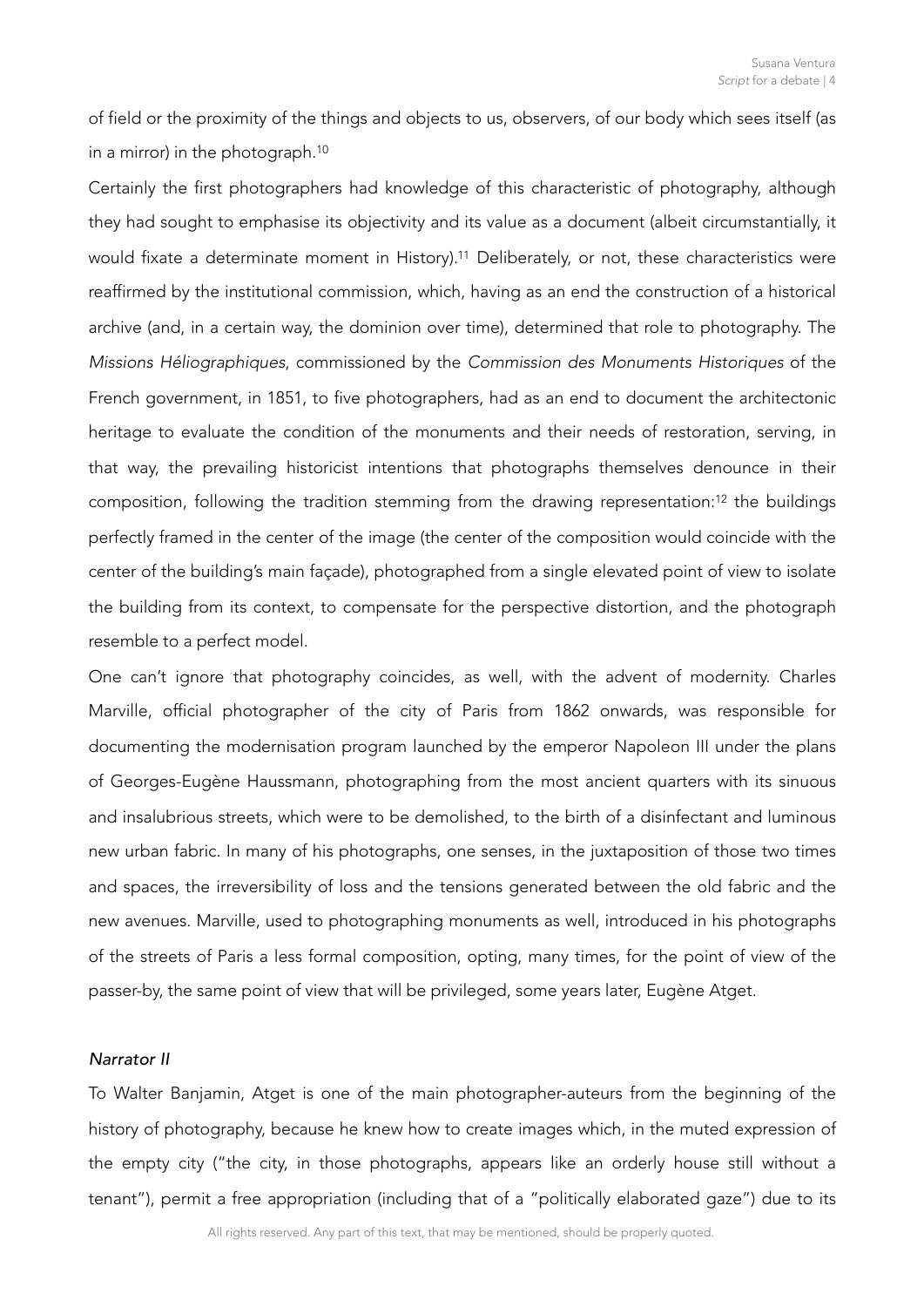impersonality - the city as "anonymous resemblance of a face" - created through rigorous framings, an indifferent and abstract light obtained after long hours of exposure through dawn and the absence of people.<sup>13</sup>

<span id="page-4-1"></span><span id="page-4-0"></span>Benjamin speaks, for example, about how the photographs of Atget liberated the objects of its auras or removed the symbols that contributed to create a romanticised and stereotyped atmosphere of the cities, what the photography its contemporary - especially those of portraitists - exacerbated.<sup>[14](#page-9-3)</sup> By photographing an occult city without recurring to nostalgic elements, Atget liberated the emancipatory power of the city as a free space of creation and expression (all the cities and desires would fit there), that the surrealists know how to identify and utilise to explore the "alienation between ambient and people" as condition of modernity and the experience of shock (so dear to Benjamin and to the surrealists)[.15](#page-9-4)

<span id="page-4-5"></span><span id="page-4-4"></span><span id="page-4-3"></span><span id="page-4-2"></span>Atget like Evans became unquestionable auteurs for a collective of photographers that became known, in the 70s, through the exhibition *New Topographics: Photographs of a Man-Altered*  Landscape[.](#page-9-5)<sup>[16](#page-9-5)</sup> The exhibited photographs operated a radical change not only in the represented themes - forms of anonymous architecture, suburban and desolate industrial landscapes, where traces of reminiscent human occupation persisted - as in the aesthetics, eliminating remnants of romantic tradition, ideals of sublime and artistic aspiration which dominated their contemporary landscape photographs. To Stephen Shore, one of the photographers that integrated the exhibition (and, relevantly, the only one to present photographs in colour<sup>[17](#page-9-6)</sup>), according to an Arab proverb, "the apparent is the bridge to the real."<sup>[18](#page-9-7)</sup> The buildings, the way they relate with each other and with the different elements that compose a built landscape, express, in a physical and material way, the cravings, the motivations of a society, but also its scars and its cracks, sometimes, imperceptible. These photographs give back the look over the quotidian, the banal, the informal, what is, inclusively, several times, considered ugly or uninteresting, finding in the forms of anonymous architecture and on the landscape the expression of a present in conflict with its own disappearance or with its resistance, as the time of the photograph is, necessarily, past, and, nevertheless, virtual, because it registers a reality in potency, which will unveil before our eyes, the longer we linger on its surface, always feeding future dialogues (so much so that some photographs seem "haunted" not by the past, but by the time that followed).

The topographical photography creates very precise essays about the built reality and, paradoxically, similarly to its forebears (Atget and Evans), by nearing as much as possible the impersonal representation of reality, of muteness, under an aesthetic without qualities, affirms itself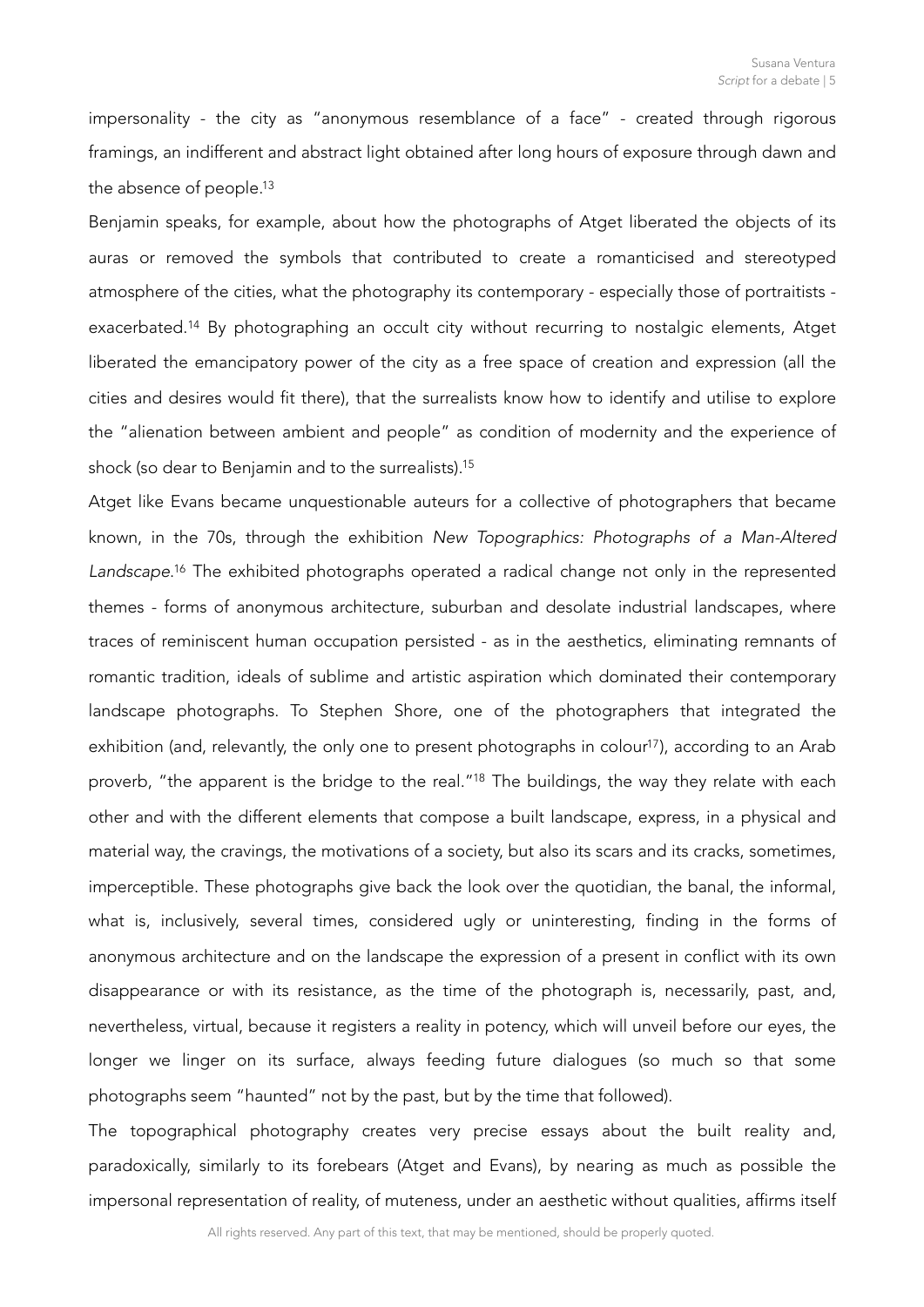<span id="page-5-0"></span>as creative and critical, in the sense Benjamin attributed to it. "If photography stems from a set of contexts (…) emancipated from physiognomic, political or scientific interests, then, it becomes "creative". The theme of the lens will be "englobing" through looking; the madness of photography appears. "The spirit, surpassing the mechanics, converts its results into parables from life"."<sup>[19](#page-9-8)</sup> Creativity stems from a thought that's built simultaneously with and in a critical regard, pursuing a specific interest in reality: a physiognomic (or morphological), as Benjamin reveals in Sander's photographs, or a scientific interest as he reviews in Bloβfeldt's photographs, or another yet still.

The photographs of Bernd and Hilla Becher, exhibited in that same exhibition, stem, for example, from a typological interest, more than a topographical one, as in the remaining represented photographers, becoming important references for architectural photography. With an enormous rigour of composition, the object isolated from its context filling the near totality of the frame, the same plain and abstract light (nearly shadowless) through the mechanical rhythm of the series and respective types of buildings of a, predominantly, industrial, character, the photographs of the Becher couple reveal to us something like two evidences: the one of the very represented building, whose function corresponds to the visible form, and the one of the very photograph as objective representation of reality. Perhaps through the affirmation of the evidence, our regard lingers more on the composition of the buildings that are shown, strangely, complex in its apparent abstraction, acquiring an own timeless life (and the plain character of the surface is, once more, destroyed to liberate new speeches and forms of thought).

Photography reveals that mutual construction of regard and thought, where one feeds the other, from the matter which seems to us more accessible and evident - reality - and which, in the end, reveals itself, as if by magic, another. It wasn't all before our eyes. "Photography is the result of a gaze over the world and, at the same time, a transformation of the world; it's a new thing," as Vilém Flusser told us[.20](#page-10-0)

## <span id="page-5-1"></span>*Narrator I*

The photographs of Atget and Merville will have to be understood as institutional commissions whose only goal was the construction of an archive and the production of History to their image. Consequently, they may only be interpreted as documents and their exhibition, later, in the context of a museum caused, from then on, some strangeness for some art theoreticians, among them Rosalind Krauss, who defends that one can't apply the same categories constituted by art and its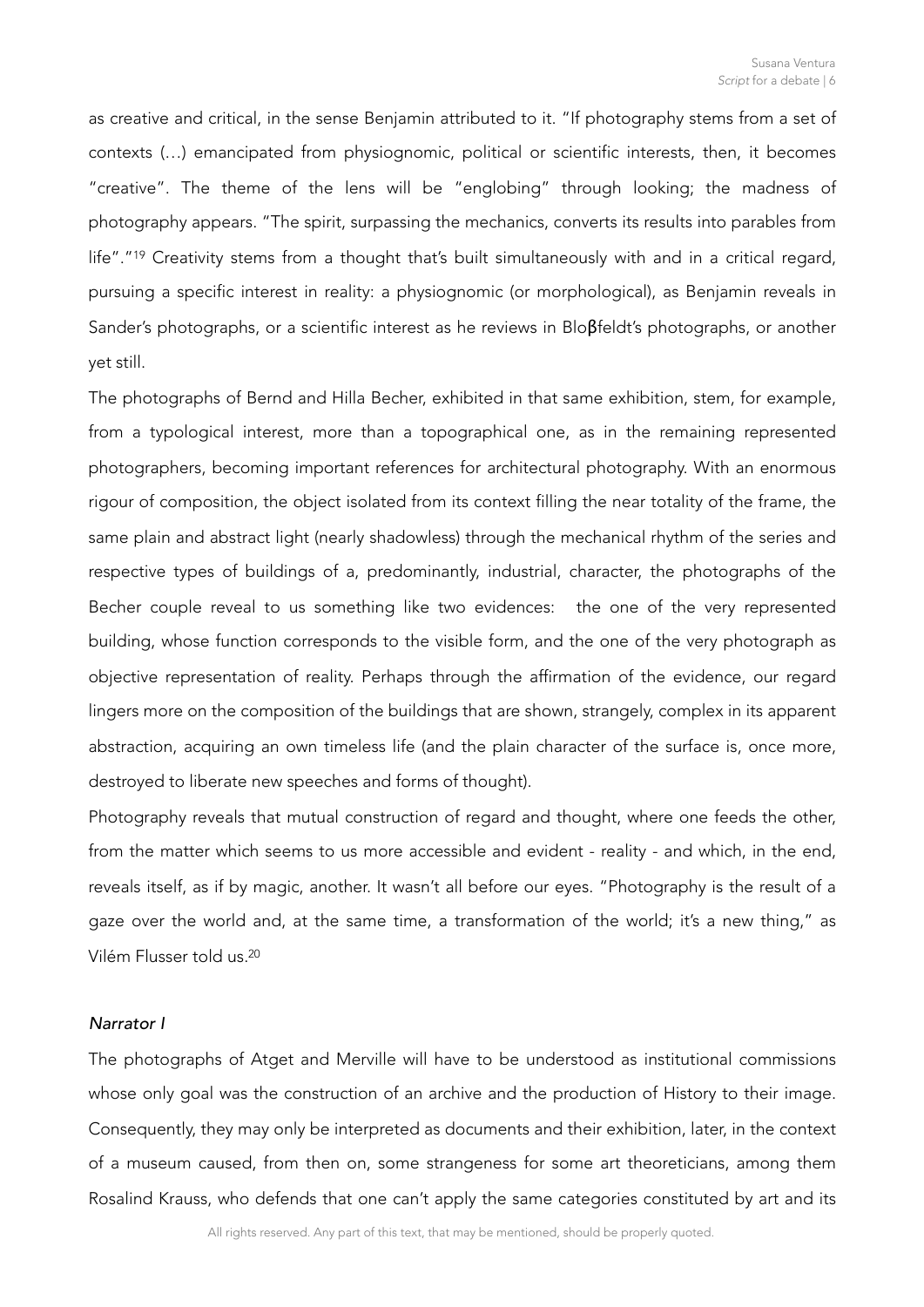history to photographs that had as a function to catalogue, exhaustively, the various components of reality, without any principle of serial constitution (understood as a line of style in which the body of work of an artist unfolds) or of authorial investigation. To this author, the photographs of Atget and those of Merville both belong to the same documental plan and to the categories, previously, codified by historic investigation[.21](#page-10-1)

<span id="page-6-0"></span>At MoMA, the photographs of Fernando Guerra appear exhibited, alongside the drawings and the model, as representations of the work of Álvaro Siza, facilitating its access and comprehension. According to Ignasi de Solà-Morales: "The manipulations of the objects captured by the photographic camera, its framing, the composition, and the detail, have a decisive incidence in our perception of the works of architecture. It is no possible to do, today, a history of architecture of the XX century without referring the names of the architectural photographers. Not even in the direct experience of the edified objects we escape the photographic mediation, in a way that it lacks sense the Manichaean idea according to which there would exist a direct, honest and true experience of the buildings and another manipulated and perverse one through the photographic images. On the contrary, the perception we have of architecture is a perception that is aesthetically re-elaborated through the eye and the photographic technique. The image of architecture is a mediatised image that, with the resources of the flat representation of photography, facilitates our access and comprehension of the object.["22](#page-10-2)

<span id="page-6-1"></span>On the covers of *Life*, the photographs of Julius Shulman, in the 50s and 60s, transformed the works of architecture into promotional images of the American dream and the respective lifestyle: the sky always blue, the slim bodies by the swimming pool, the interiors carefully illuminated at dusk… While they may be interpreted as documents of a certain era and, consequently, expression of the popular culture and aesthetics, they determined a kind of architectural photography which is distanced, irremediably, from the documental photography to near itself to publicity and commercial photography, offering a work, entirely, fictional.

<span id="page-6-2"></span>These photographers knew, perfectly, that the experience of the work of architecture cannot be reproduced by photography, regardless how many sequences may be established to recreate the movement through the work (like Le Corbusier's trial of equating the movement through his *promenade architecturale* to a sequence of photographs, the narrative of which still followed the cinematographic impulse that the work itself contained, reaffirming, through representation, the idea built in the space, as Beatriz Colomina notices<sup>[23](#page-10-3)</sup>) or no matter how many situations they could stage - the wife in the kitchen preparing dinner; the kids, in the living room, playing; the friends in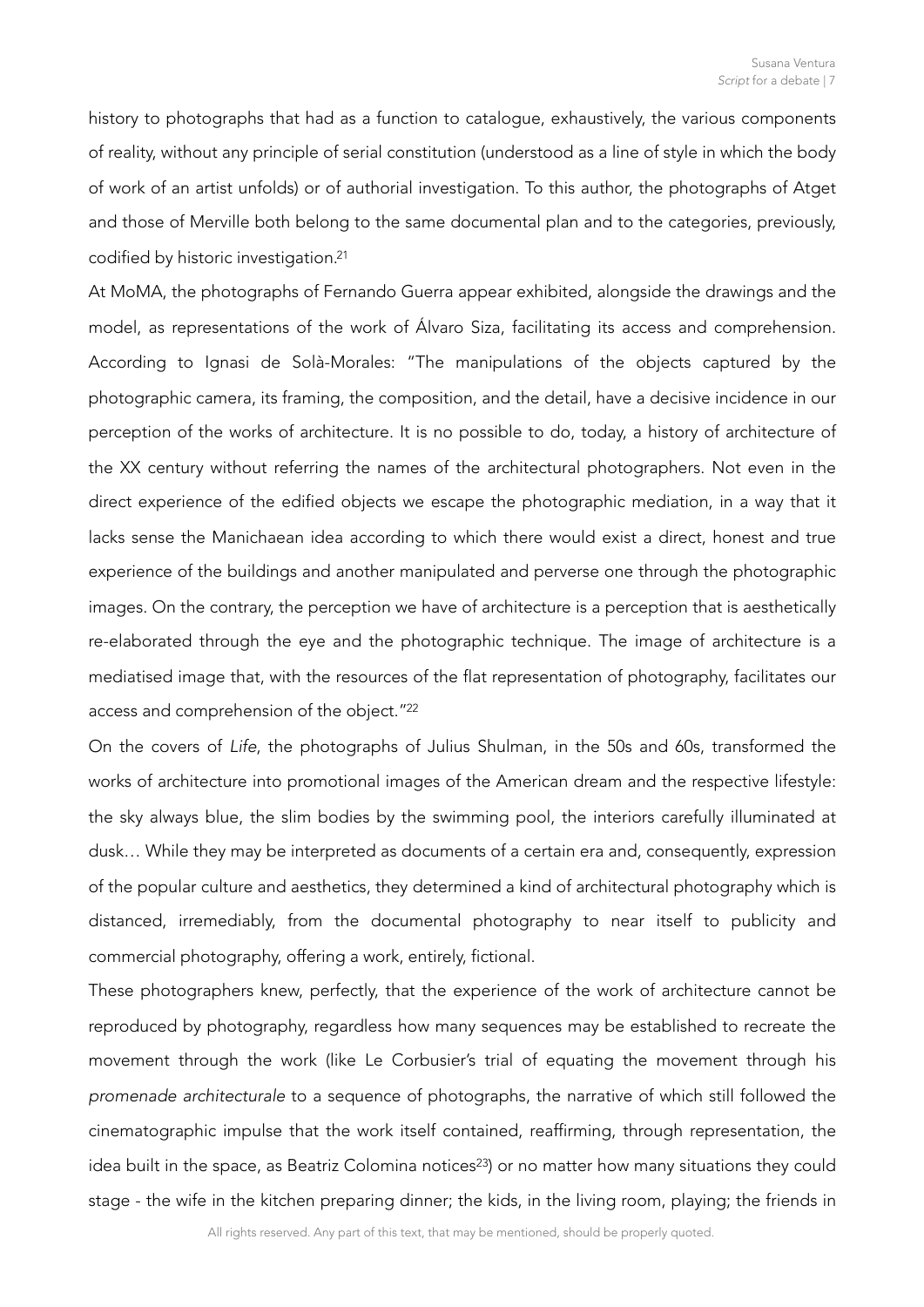the terrace at dawn chatting - however, they dared subverting the commission, which had as a goal to document the work of architecture and build an archive of images, subjugating it to the market laws and the cogent models of perception of a mass culture and there make it, truly, accessible.

#### *Narrator II*

<span id="page-7-0"></span>The photographs of the Becher couple belong to the art museum and the history of photography, similarly to other works present in the *New Topographics* exhibition. However, it's unquestionable the influence they held in various contemporary photographers who unfold themselves between a "creative and critical" work, remembering Benjamin, and a commissioned work under the representation of determinate works of architecture, as for example, Candida Höfer (student of the Becher couple), Thomas Ruff, Mikael Olsson, Bas Princen of the Portuguese Paulo Catrica and André Cepeda, among others. In the work of these photographers, one finds another possibility for architectural photography, that of being able to constitute itself not only as document (and, if in the work of some, it is very clear the connection to documental tradition, on that of others post-photographic manipulation is assumed[,](#page-10-4) $24$  as for example, on the work by Thomas Ruff on the Ricola warehouse by Herzog & De Meuron, where they utilise, curiously, a blow-up of one of Bloβfeldt's photographs), but as an essay on architecture, a critical essay that unveils what remains occult in the experience of the work, and, at the same time, poses very precise architectonic problems. The auteur photographer is an eximious interpreter of the places, the landscapes, of its singularities, of the subtle variations of light over matter, of the quotidian gestures in the absence of the bodies, of the apprehension of time on the crystallised surface of the photograph, so that the represented work does not reflect, solely, itself, on its proportions, on its materials, on the spatial sequences - albeit these oughting to be, correctly, defined, without any distortion -, but causes the revelation of how the work apprehended the space and transformed it; how it is, also, a machine that captures light and imprints it on its surfaces and spaces; how it is traversed by the world; how it speaks of the small and insignificant gesture on which one discovers the most wonderful analogies.

Susana Ventura Lisbon, June 2017.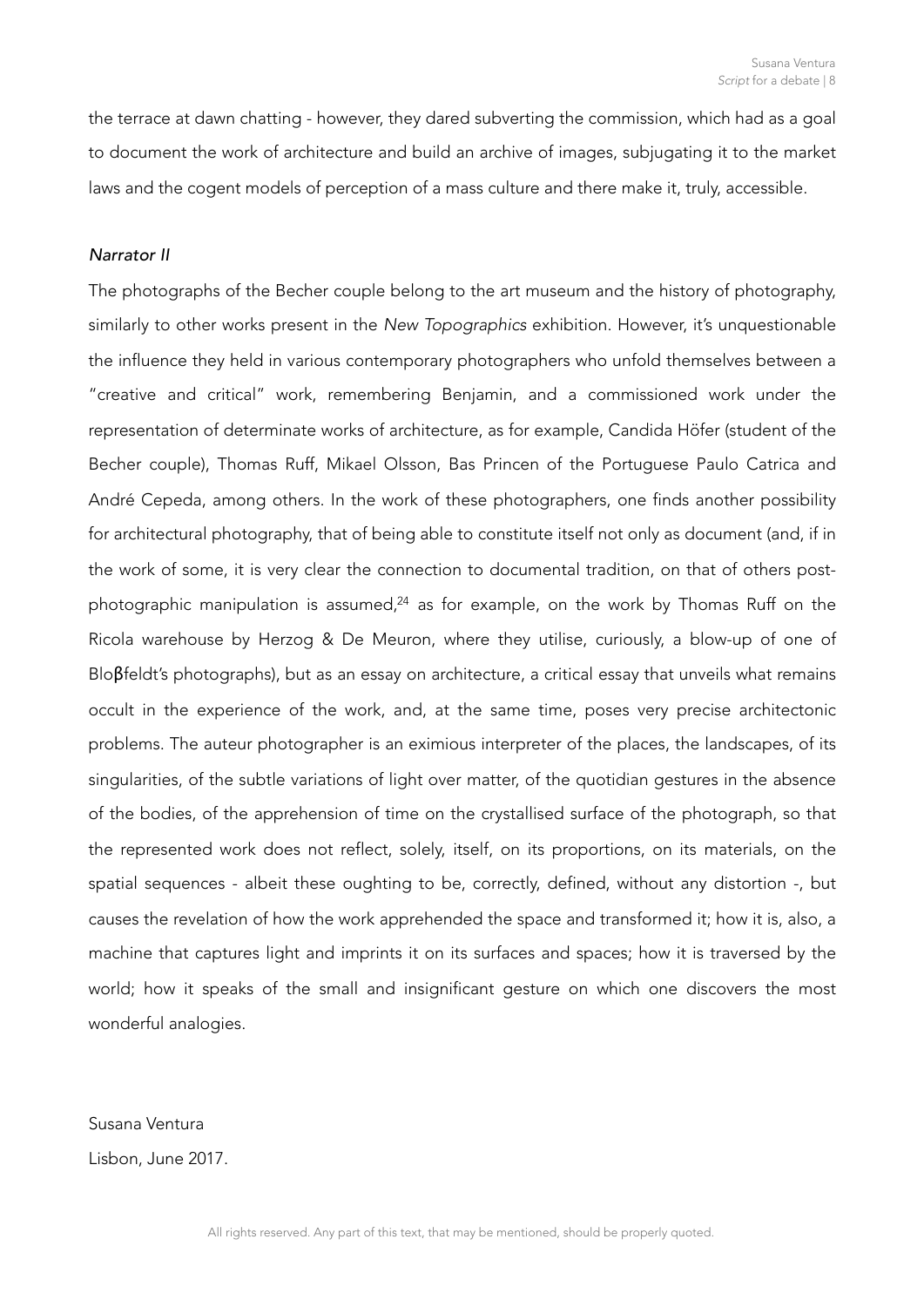<span id="page-8-0"></span> To Wittgenstein, "The image is a model of reality" (2.12 of the Logico-Philosophical Treatise). *In* Wittgenstein, Ludwig; *Tratado Lógico-* [1](#page-0-0) *Filosófico & Investigações Filosóficas*. Lisboa: Fundação Calouste Gulbenkian, trad. M.S. Lourenço, 2002, p. 35.

<span id="page-8-1"></span><sup>[2](#page-0-1)</sup> Although interspersed, the arguments of each of the narrators may constitute separate texts that can be read autonomously. However, it is especially in the chaining that the ambiguities and tensions that exist between the various types of architectural photography are denoted and, therefore, one should be privileged this reading of the present script.

<span id="page-8-2"></span><sup>[3](#page-0-2)</sup> Pedro Gadanho, then curator of the Department of Architecture and Design at MoMA, explains the acquisition of architecture photographies for the MoMA's collection, specifying the case of the Fundação Iberê Camargo project, by Álvaro Siza: "When we wish to display the spatial complexity of the architecture conception to a non-specialised audience, the focus on iconic and unique objects, such as the historical model or even the author's sketch, can prove to be fruitless. In that case, photography is a more linear form of communication than the architecture performed. (…) In the case of the presentation of the Museu Iberê Camargo project, Porto Alegre, by Álvaro Siza Vieira, this situation proved to be urgent and enabled to argue that the acquisition of a selection of photographs was crucial and complementary to the existing materials that were none the less generous. Thus, besides sketches that enabled to understand the architecture conception and besides a model that enabled to appreciate volumetries and external architectural forms, the images by the Portuguese photographer Fernando Guerra provided an added - indispensable - perception to the extraordinary interior space of the building," Pedro Gadanho, "Architecture Photography: New Territories in the MoMA Collection." *In* Neto, Pedro Leão (ed.); *Scopio International Photography Magazine 2 1/3*. Matosinhos, Porto: Cityscópio, Faculdade de Arquitectura da Universidade do Porto, Dezembro 2014, pp. 50-51.

<span id="page-8-3"></span><sup>[4](#page-1-0)</sup> The frontiers between the different kinds of photography and the respective definition of architectural photography appear to have always been present on the very history of MoMA. On a note to the commemoratory edition and reedition of the catalogue of the 1938 exhibition, Sarah Hermanson Meister notes: "Although the press release for American Photographs declared it to be "the first one-man photography exhibition ever given by the Museum of Modern Art," it was, technically, the second. In 1933 the Museum had displayed thirty-nine photographs by Evans in what was considered an architecture exhibition; that work was commissioned by the precocious Kirstein to document nineteenth-century American vernacular architecture. Kirstein gave the Museum one hundred of these photographs, and Evans included several images or close variants in American Photographs." *In* Evans, Walker; *American Photographs*. New York: The Museum of Modern Art, 75º Anniversary Edition, 2012, p. 201.

<span id="page-8-4"></span><sup>[5](#page-1-1)</sup> On MoMA's press release do MoMA for the 1938 Walker Evans exhibition, one may read: "The word modern, in its truest sense, aptly characterizes Mr. Evans' work as it is "straight" photography, so factual that it may almost be called functional. Its insistence is upon the utmost clarity and detail of the image." Consulted at [www.moma.org](http://www.moma.org), on the 28th of Maio, 2017.

<span id="page-8-5"></span><sup>[6](#page-1-2)</sup> Ibidem.

<span id="page-8-6"></span> Rosalind Krauss doesn't refer specifically Evan's work, however on her essay "Photography's Discursive Spaces: Landscape / View" on [7](#page-1-3) the photographs of Atget he established some of those concepts as base of the aesthetic discourse which ought to be applied to an author's work. *In* Zerner, Henri (ed.); *Art Journal, Vol. 42, No. 4, The Crisis in the Discipline*. College Art Association, Winter, 1982, pp. 311-319.

<span id="page-8-7"></span> $8$  "Only a photographic lens can give us the kind of image of the object that is capable of satisfying the deep need man has to substitute for it something more than a mere approximation... The photographic image is the object itself, the object freed from the conditions of time and space that govern it. No matter how fuzzy, distorted, or discolored, no matter how lacking in documentary value the image may be, it shares, by virtue of the very process of its becoming, the being of the model of which it is the reproduction; it is the model." *In* Bazin, André; *What Is Cinema?* Berkeley: University of California Press, 1967, p. 14.

<span id="page-8-8"></span><sup>[9](#page-2-1)</sup> In Sontag, Susan; On Photography. England: Penguin Books, 1979, pp. 6-7.

<span id="page-8-9"></span><sup>[10](#page-3-0)</sup> Lewis Baltz, for example, when questioned about the absence of people in his photographs, responds: "An uninhabited picture has the possibility of the viewer projecting him or herself into the picture. That interested me. The pictures are full of – and they're all about, you know, manmade – or can we say that now – personmade environments. There's no purely natural environment in any of my photographs. In fact, in most of them the only natural element may be the sky, and it's not wholly natural these days either. My work is full of people – the traces of people – but they're present in their absence (...)," Lewis Baltz in interview to Matt Witkovsky, available at: <https://www.aaa.si.edu>.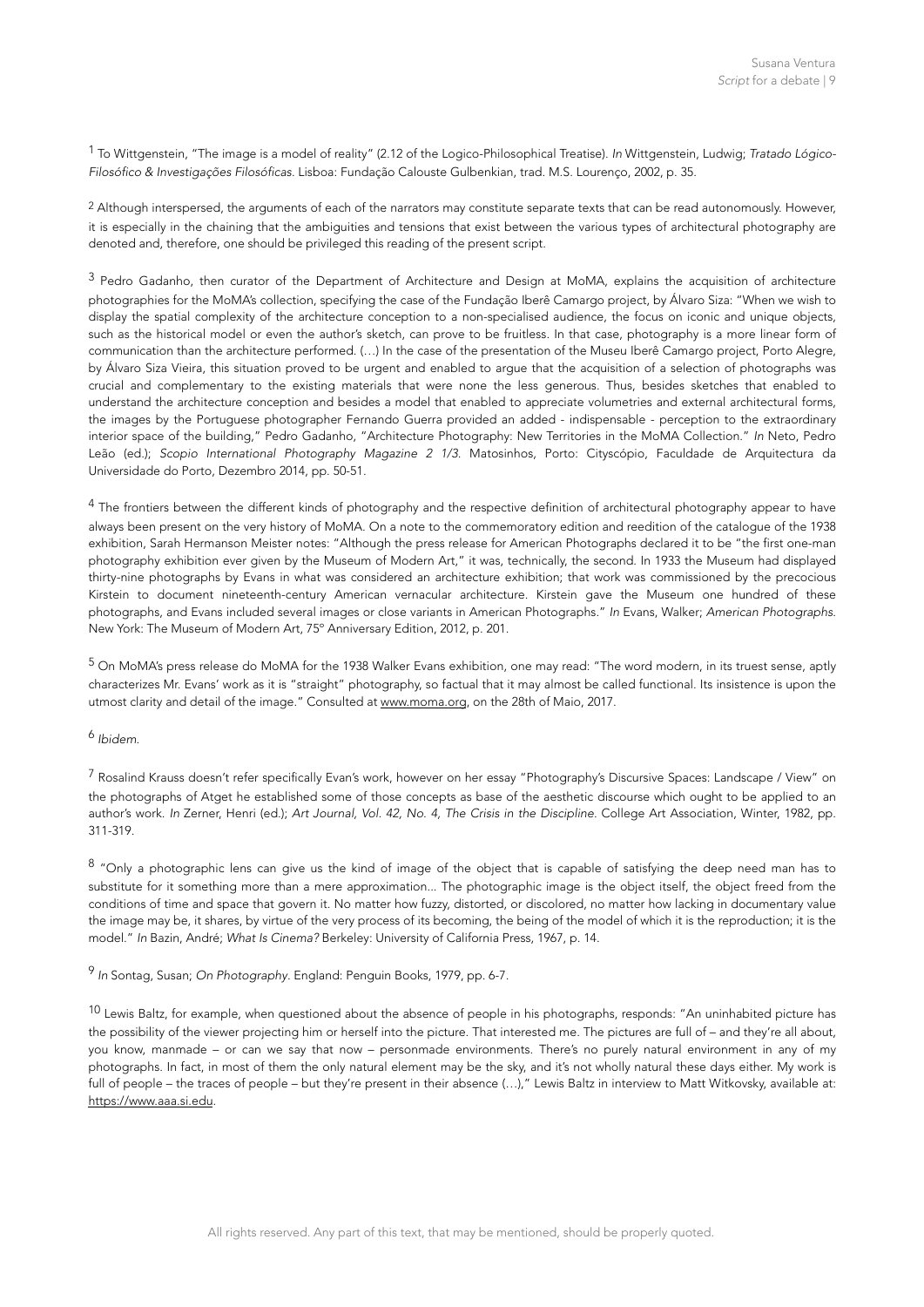<span id="page-9-0"></span> $^{11}$  $^{11}$  $^{11}$  James S. Ackerman refers the example of William Henry Fox who, similarly to his contemporary Louis-Jacques-Mandé Daguerre, was one of the pioneers of photography, having invented one of the first techniques for reproduction on paper: "Like many early photographers, Talbot, a mathematician, physicist, and chemist who kept in close contact with the scientific community, was unaware of - or unwilling to admit - the extent to which photographic images cannot be defined simply as reflections of reality but must depend on various elements of choice (of subject, position, framing, lighting, focus, etc.) that reflect and address the ideology and taste of their time. He must, however, have appreciated the degree to which the techniques of photography themselves imposed certain expressive results (for the example, the speed of exposure, the capacities of the lenses, the graininess resulting from the use of paper negatives, the tonal effects of coloured objects, which are altered as they are transferred to the black-and-white gradations of photographic emulsion, etc.)." And, then, states: "In effect, from the early photographers' point of view, photographs were, by virtue of the conditions of their making, all documentary," James S. Ackerman, *On the Origins of Architectural Photography*, CCA Mellon Lectures, 4 December 2001.

<span id="page-9-1"></span> $12$  From the example of the photographs of the Tower of Saint-Jacques de Boucherie taken by Henri Le Secq, Edouard Baldus e Gustave Le Gray (three of the five photographers who were part of the Missions Héliographiques), Paulo Catrica relates the composition of those with the types of representation in architecture anterior to the advent of photography, highlighting that the photographs are, in that form, an important "document" about the historicist ideology of the time. As Paulo Catrica highlights, as well, from essays by Lauren M. O'Connell or Barry Bergdoll, those photographs became the "archetypes of the types of predominating visual representation of the first architecture photographs in respect to the approximation to the theme, perspective and composition," just like one cannot separate this utilisation of architecture photography from an institutional practice (and, in a certain way, the objectivity of photography saw itself proved in the institutional commission). See Paulo Catrica, *Subtopia: Photography, Architecture and the New Towns Programme*. Ph.D. Thesis, University of Westminster, February 2012, pp. 27 e 98-102. In its turn, James S. Ackerman, by referring to the photographs of the Madeleine church, in Paris, by Henri Le Secq, and to the choice of the elevated point of view, prefers not to believe that this choice, frequent on the architecture photographs of the time, stems from the classical orthogonal representation of the buildings used in architecture. To this author, the first architecture photographs reveal similarities, mostly, with the drawings of the time, or even with some works of art that the photographers seemed to admire, the same argument he utilises to bring into question the documental character of photography: "When Roger Fenton chose, in photographing the cathedral of Ely, to favour foliage over architecture in such a way that one can find out very little about the building, he must have had in mind John Constable's Salisbury Cathedral rather than the interests of archivists or architectural historians. It is impossible for these reasons to distinguish clearly a "documentary" style of early architectural photographs from an interpretive one," James S. Ackerman, *On the Origins of Architectural Photography*, CCA Mellon Lectures, 4 December 2001.

<span id="page-9-2"></span> $13$  David Campany writes on his essay "Architecture as Photography: document, publicity, commentary, art" about the photographs of Atget: "Atget made his images quietly, usually on commission but also for himself. He may not have considered photography to be art but it was certainly an art. The medium was unique in its allowing for the intelligent balance of document and interpretation. Atget made images that seemed to lack explicit motive but shared a general condition of openness - a rhetorical muteness, let us say - that awaited completion by whoever bought and used them (industrial designers, urban planners, artists). The Surrealists appreciated Atget's evocation of a haunted city with its architecture at once inhabited and seemingly dispossessed. And they saw something of their desire for subversion (and subversion of desire) in those laconic and unadorned vistas". *In* Pardo, Alona; Redstone, Elias (eds.); *Constructing Worlds: Photography and Architecture in the Modern Age*. London: Prestel, 2014, pp. 28-29.

<span id="page-9-3"></span> Walter Benjamin, "Pequena História da Fotografia." *In* Benjamin, Walter; *Sobre Arte, Técnica, Linguagem e Política*. Lisbon: Relógio [14](#page-4-1) d'Água, 1992, pp. 126-128.

<span id="page-9-4"></span>[15](#page-4-2) Ibidem, p. 128.

<span id="page-9-5"></span><sup>[16](#page-4-3)</sup> The exhibition *New Topographics: Photographs of a Man-Altered Landscape was shown at the International Museum of Photography* from George Eastman House, in Rochester, Nova Iorque, from October of 1975 to February of 1976, with works by Robert Adams, Lewis Baltz, Bernd & Hilla Becher, Joe Deal, Frank Gohlke, Nicholas Nixon, John Schott, Stephen Shore and Henry Wessel Jr.

<span id="page-9-6"></span> $17$  Even after the development of colour negatives, many photographers continued to photograph in black and white to reaffirm the distance that exists between reality and photography, and the abstraction hence resultant, while other necessitated some time to work with the colour, because it, among all the other elements that enter the composition in the photograph, will never be able to correspond to reality and will have to be, equally, manipulated and worked on.

<span id="page-9-7"></span> Stephen Shore *apud* David Campany, "Architecture as Photography: document, publicity, commentary, art." *In* Pardo, Alona; [18](#page-4-5) Redstone, Elias (eds.); *Constructing Worlds: Photography and Architecture in the Modern Age*, p. 32.

<span id="page-9-8"></span><sup>[19](#page-5-0)</sup> Walter Benjamin, "Pequena História da Fotografia," p. 132. The quotations that appear on this small excerpt of Benjamin's text belong to Sasha Stone.